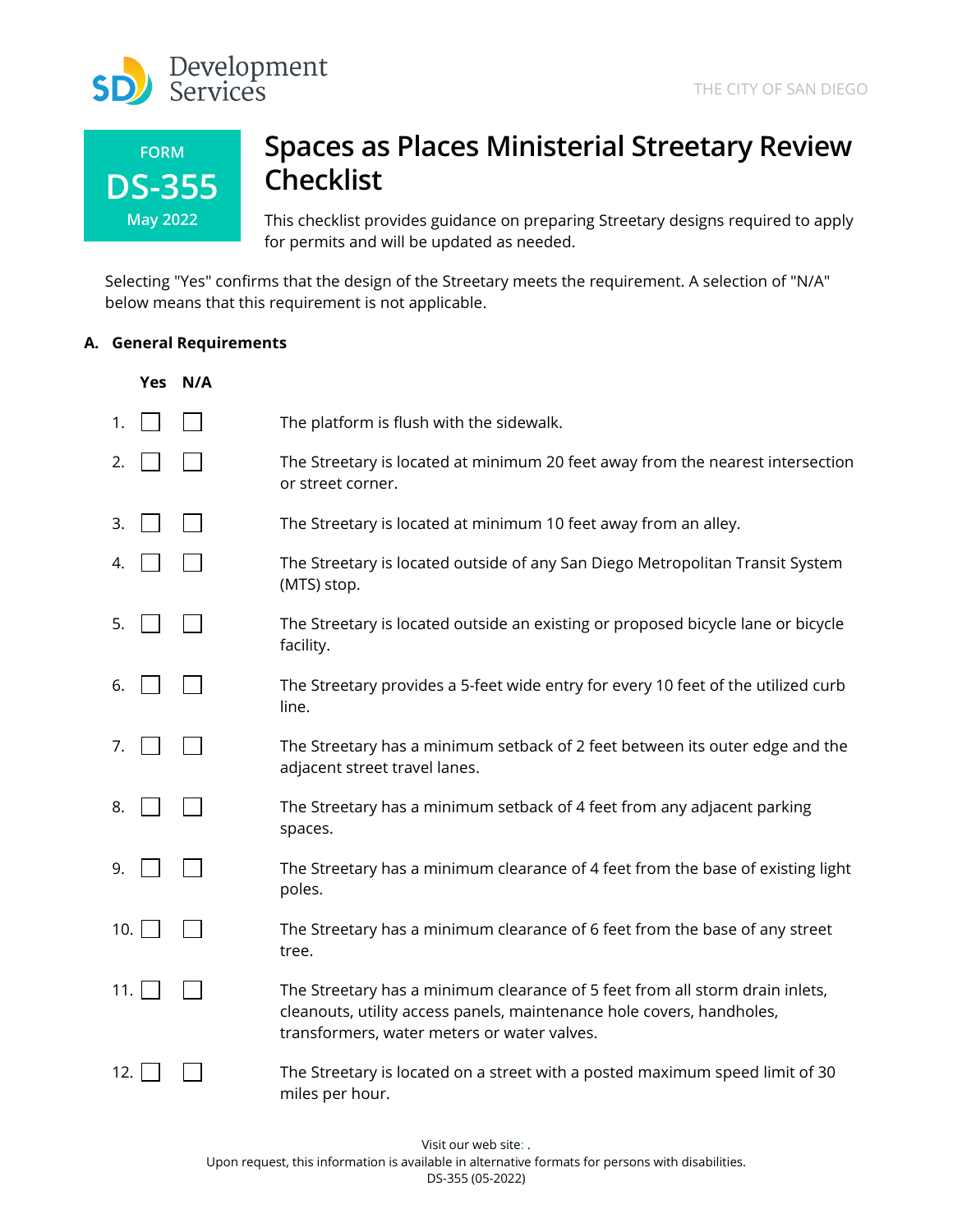#### **B. Design Requirements**

|    | Yes N/A                       |                                                                                                                                                                                                                                                    |
|----|-------------------------------|----------------------------------------------------------------------------------------------------------------------------------------------------------------------------------------------------------------------------------------------------|
| 1. |                               | Bolting into the sidewalk pavement, street, or penetrating the road's surface<br>shall not be permitted.                                                                                                                                           |
| 2. |                               | The length of the streetary shall not extend within five feet of a storm drain<br>cleanout measured from the outside of the maintenance hole or within the curb<br>inlet opening.                                                                  |
| 3. |                               | A streetary shall provide a setback of at least four feet from adjacent vehicle<br>parking spaces.                                                                                                                                                 |
| 4. |                               | The deck of the streetary platform shall be flush with the sidewalk.                                                                                                                                                                               |
| 5. |                               | The width of the streetary shall not extend within two feet of the edge of the<br>street travel lane.                                                                                                                                              |
| 6. |                               | The streetary shall not impede the flow of curbside drainage. The applicant shall<br>ensure that the drainage area between the curb and the platform remains clear<br>of debris and that proper drainage always occurs.                            |
| 7. |                               | An 8-inch by 6-inch minimum clear gutter space shall be provided along the<br>entire length of the streetary adjacent to the curb.                                                                                                                 |
|    |                               | The vertical clearance may not meet the 6-inch minimum. The intent is to ensure<br>that the deck surface is even with the curb elevation. Site conditions may require<br>alternative compliance, such as a ramp to accommodate curb site drainage. |
| 8. |                               | A 42-inch-high railing shall be placed at the edge of the Streetary to serve as a<br>barrier from vehicular traffic.                                                                                                                               |
| 9. |                               | Streetary lighting shall be solar- or battery-powered. Electrical lighting elements<br>with wire crossing, at grade or overhead, the pedestrian walkway are not<br>permitted.                                                                      |
|    | C. General Plan Requirements: |                                                                                                                                                                                                                                                    |
|    | Yes N/A                       |                                                                                                                                                                                                                                                    |
| 1. |                               | All Construction Plans shall be prepared using an Engineering or Architectural<br>Scale. The scale shall be listed on sheets.                                                                                                                      |

2.  $\Box$ minimum scale of one inch equals 10 feet with a maximum scale of one inch equals 40 feet. The recommended scale for profile or elevation views is one inch equaling a 6-foot vertical. Alternate scales within reason may be approved if the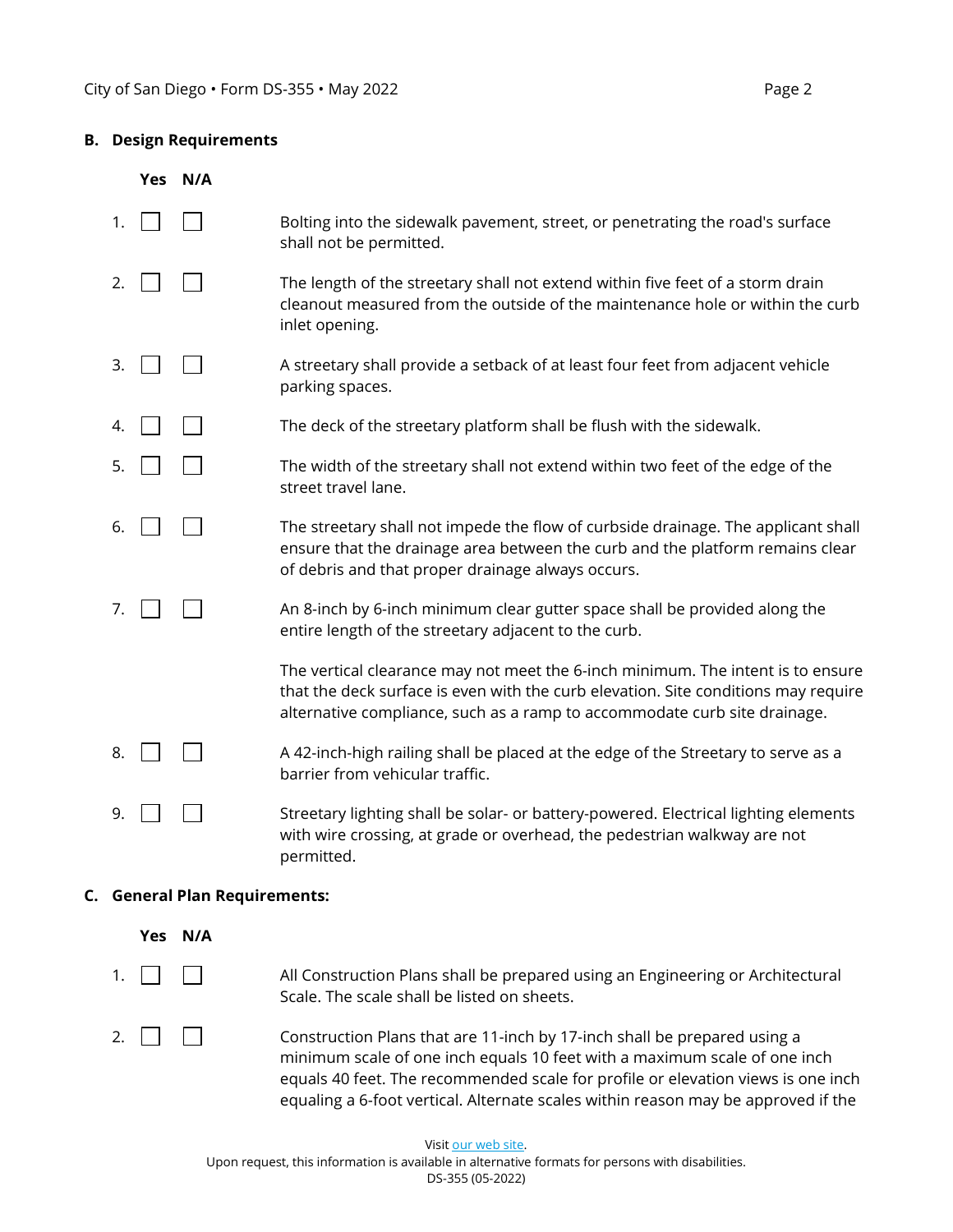|                                   | plans remain legible or do not become voluminous. Use this template for |  |
|-----------------------------------|-------------------------------------------------------------------------|--|
| Construction Plan 11- by 17-inch. |                                                                         |  |

- 3.  $\Box$   $\Box$  OR Construction Plans 24-inch by 36-inch shall be prepared using a minimum scale of one inch equals 10 feet with a maximum scale of one inch equaling 40 feet. The recommended scale for profile or elevation views is one inch equaling a 6-foot vertical. Alternate scales within reason may be approved if the plans remain legible or do not become voluminous. Use this template for **Construction** [Plan 24- by 36-inch.](https://www.sandiego.gov/sites/default/files/spaces_as_places_sheet_1_to_3.pdf)
- 4.  $\Box$   $\Box$  The scope of work shall be identified clearly on the plans as "Spaces as Places Streetary."
- $5. \Box \Box$  The Standard Specifications shall be labeled as either "current" or "modified," as applicable.
- 6.  $\Box$  The Standard Drawings shall be labeled as either "current" or "modified," as applicable
- 7.  $\Box$  The Legend shall be shown on the Title Sheet and list all proposed/existing items with callouts of applicable **Standard Drawing numbers**, details referenced and symbols.
- 8.  $\Box$  The Vicinity Map shall be shown on the Construction Plans in the allocated space on sheet 1. Reference **Information Bulletin 122** to view a sample of a vicinity map.
- 9. **The Project Team and Owner shall be listed on the Title sheet.**
- 10.  $\vert$   $\vert$   $\vert$   $\vert$  The legal description and Assessor Parcel Number fronting property shall be listed on the Title sheet.
- 11. **Discipline Codes shall be listed on the Title sheet.**

12.  $\Box$  The Sheet Index shall include the complete set of plans in the following order:

- a. Title sheet
- b. Site plan
- c. Detail or Elevation sheets
- d. Traffic Control plans

13. \***All work in the public right of way (ROW) requires a Traffic Control Permit (TCP)**. Traffic control plans shall be submitted for review to install and remove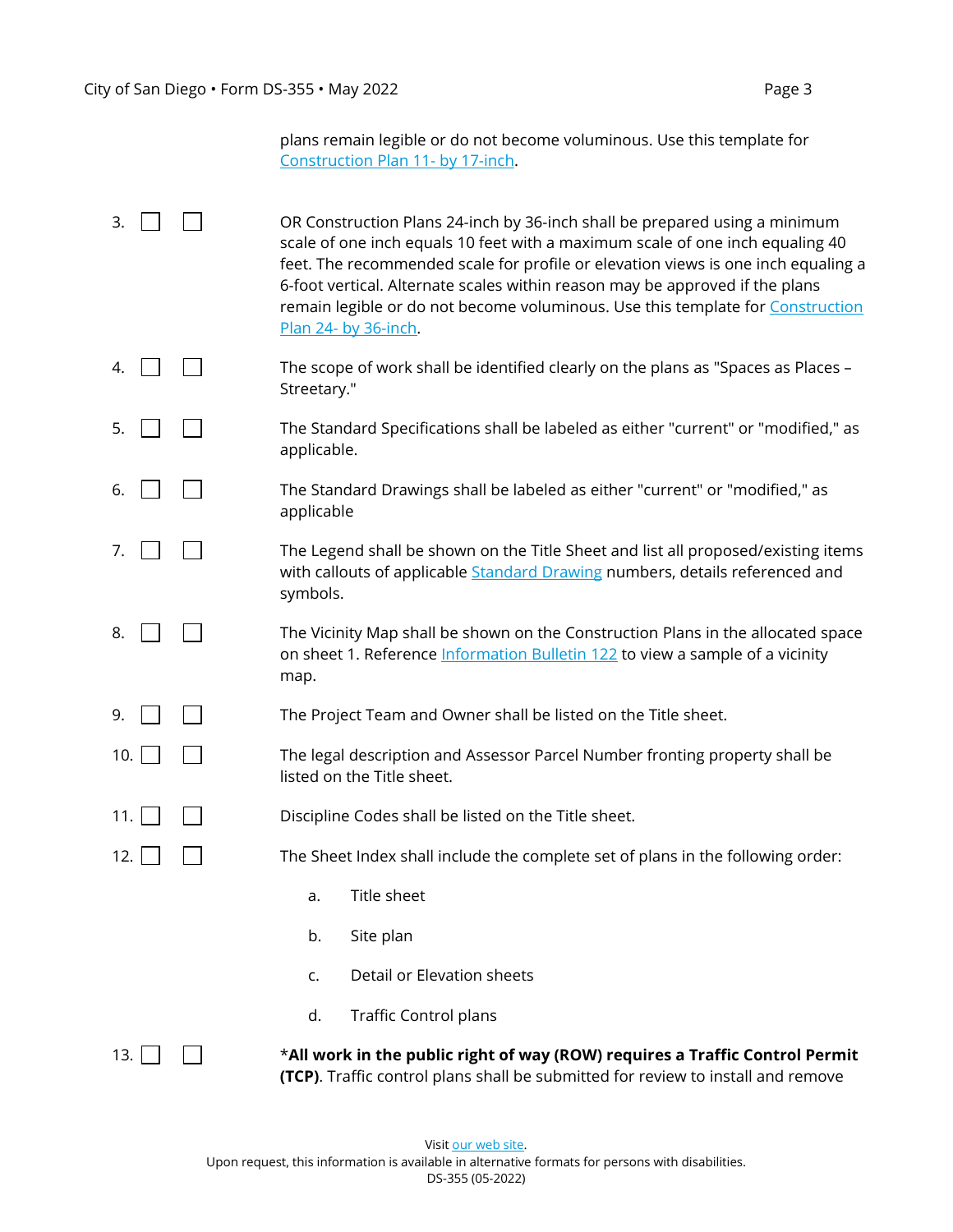|             |         | Streetaries on roads with <b>Average Daily Traffic</b> greater than 5,000 vehicles per<br>day as part of the ROW Permit application.                                                                                                |
|-------------|---------|-------------------------------------------------------------------------------------------------------------------------------------------------------------------------------------------------------------------------------------|
| 14.         |         | The barrier types shall be Category 2 or 3 devices per section 601 of the 2021<br>City Supplement: "The Whitebook." The edge of the barrier or equivalent shall<br>not extend within two feet of the edge of the street travel lane |
|             |         | For streets with speeds less than 30 mph continuous, water-filled k-rail, crowd<br>control barrier, heavy planters/bench combination or equivalent shall be used.                                                                   |
|             |         | For streets with speeds of 30 mph continuous, barrier water-filled k-rail or<br>equivalent shall be used.                                                                                                                           |
| 15.         |         | Street Classifications shall be identified on plans based on the Community Plan.                                                                                                                                                    |
| 16.         |         | Streetaries shall not be permitted along streets with speed limit more than 30<br>miles per hour.                                                                                                                                   |
| 17. $\vert$ |         | All street signing, striping and crosswalks shall be identified on the plan.                                                                                                                                                        |
|             |         | <b>Improvement Plan Requirements:</b>                                                                                                                                                                                               |
|             | Yes N/A |                                                                                                                                                                                                                                     |
| 1.          |         | The street name shall be identified on the plan.                                                                                                                                                                                    |
|             |         |                                                                                                                                                                                                                                     |

- 2.  $\Box$  Identify the curb to property line distance and sidewalk width on the plan.
- $\Box$  Driveways, utility boxes, fire hydrants, trees, curb ramps, street signs, and any other existing private improvements in parkway or sidewalk areas shall be shown on the plans. Provide the separation distance from existing improvements edge to edge to the platform.
- 4.  $\Box$   $\Box$  All designated bike lanes shall be identified on the plans, if applicable.
- $5.$   $\begin{array}{|c|c|c|c|c|c|} \hline \end{array}$  All the Americans with Disabilities Act-required clearances for the path of travel shall be identified on the plans.
- 6.  $\Box$  All yellow-painted curbs shall be identified on the plan, if applicable.
- 7.  $\Box$  All green-painted curbs shall be identified on the plan, if applicable.
- 8.  $\Box$   $\Box$  All motorcycle parking-painted curbs shall be identified on the plan, if applicable.
- 9. **The outer edges of the Streetary shall be located at a minimum of 20-feet from** all intersections or street corners.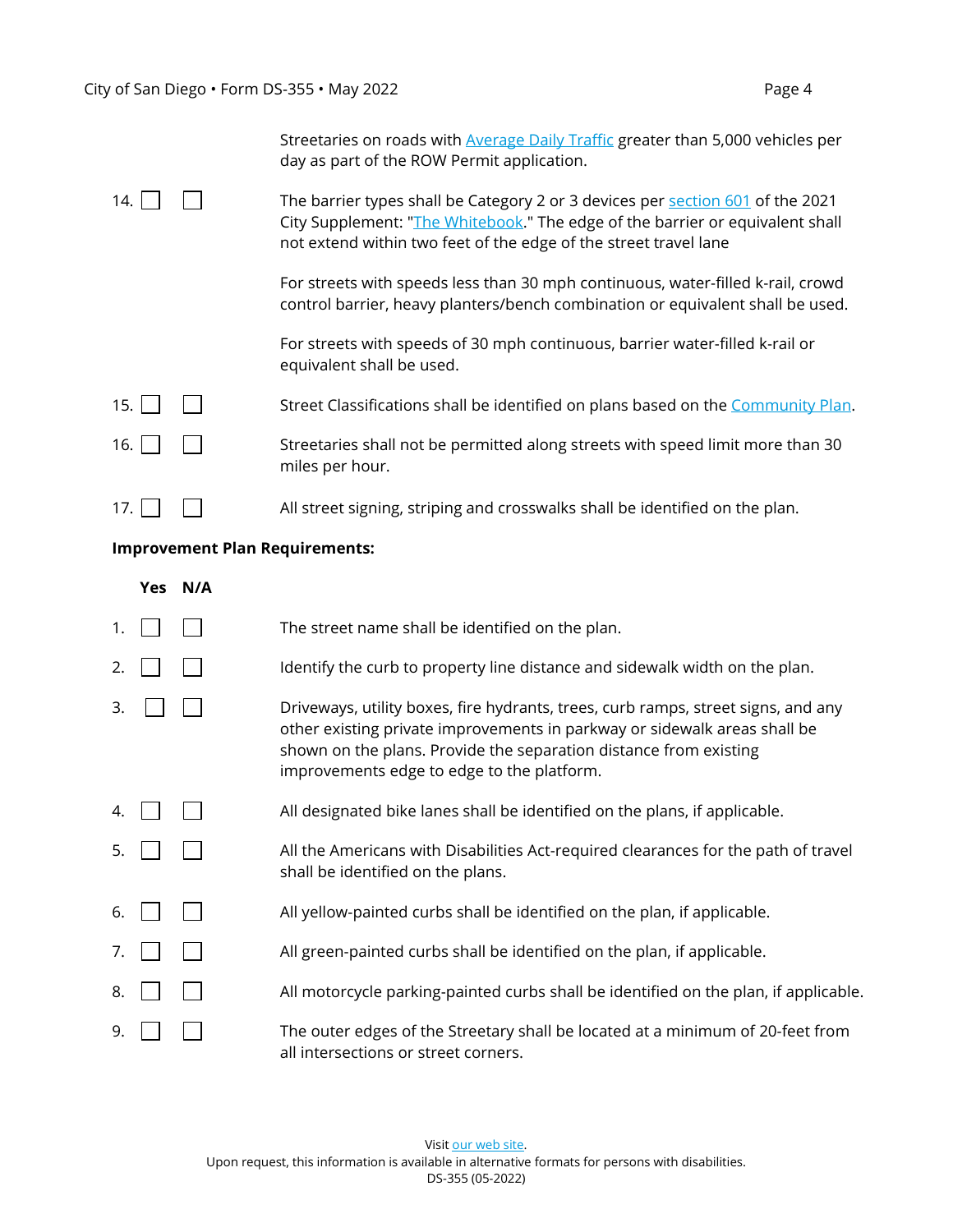| ۰. |  |  |  |  |
|----|--|--|--|--|
|----|--|--|--|--|

If applicable, all parking meters to remain or to be removed shall be identified on the plan.

## **D. Accessible Path of Travel**

|    | Yes N/A |                                                                                                                                                                                             |
|----|---------|---------------------------------------------------------------------------------------------------------------------------------------------------------------------------------------------|
| 1. |         | An accessible path of travel shall connect the sidewalk to the accessible entry,<br>deck surface, wheelchair turning space, and wheelchair resting space.                                   |
| 2. |         | The accessible path of travel shall be free of obstruction and protruding objects.                                                                                                          |
| 3. |         | The accessible path of travel shall be a minimum of 60 inches wide on the<br>sidewalk and shall not pass over tree wells.                                                                   |
| 4. |         | The portion of the Streetary deck connected by the accessible path of travel to the<br>wheelchair turning space and wheelchair resting space shall be level.                                |
| 5. |         | The accessible deck surface maximum cross slope (perpendicular to the sidewalk<br>or curb) and the maximum running slope (parallel to the curb) shall not exceed<br>2%.                     |
| 6. |         | A clear area of 60 inches in diameter located entirely within the Streetary shall be<br>provided for wheelchair turning with a maximum overlap of 12 inches on the curb<br>and sidewalk.    |
| 7. |         | A clear floor area of 36 inches by 48 inches shall be provided for wheelchair<br>resting space with a maximum overlap of 24 inches with the wheelchair turning<br>space in any orientation. |

# **E. Encroachment Maintenance and Removal Agreement (EMRA)**

|    | Yes. | N/A |                                                                                                                                                                                                                                                                  |
|----|------|-----|------------------------------------------------------------------------------------------------------------------------------------------------------------------------------------------------------------------------------------------------------------------|
| 1. |      |     | The EMRA language shall be current or modified in accordance with Information<br>Bulletin 576.                                                                                                                                                                   |
| 2. |      |     | An 8-inch by 12-inch sized exhibit shall be provided. The exhibit shall be<br>prepared in accordance with Information Bulletin 576. See section III, item C,<br>"Encroachment exhibit," for details. Review the <b>Streetary Encroachment exhibit</b><br>sample. |
| 3. |      |     | The record property owner shall sign and notarize the EMRA.                                                                                                                                                                                                      |
| 4  |      |     | The record owner or permit holder, as applicable, shall maintain a policy of \$1<br>million liability insurance, satisfactory to the City Engineer, to protect the City                                                                                          |

from any potential claims which may arise from the encroachment.